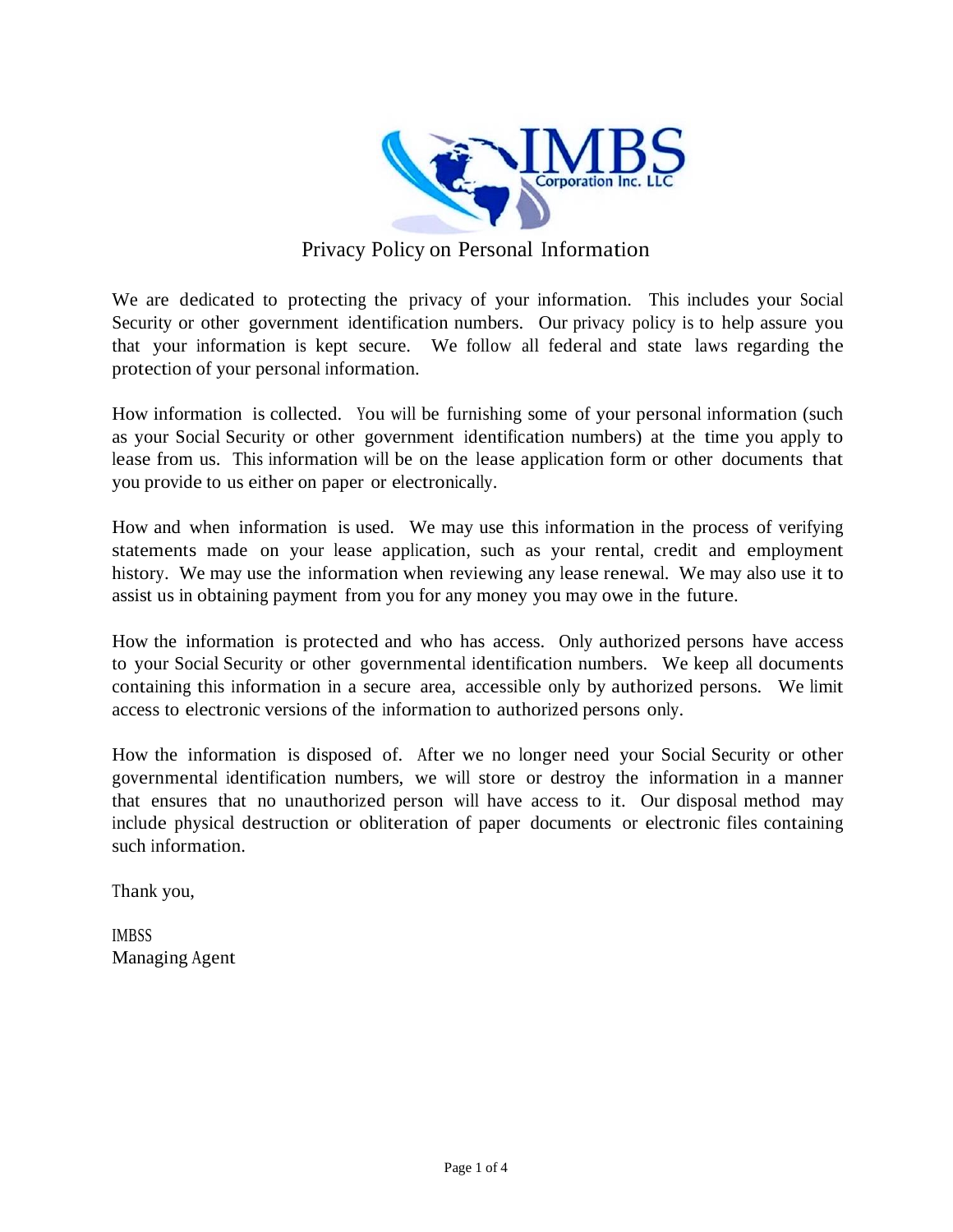## IMBS

#### **SOLICITUD DE ARRENDAMIENTO (INDIVIDUAL**

|                                                                                                                                                                                                                                | (Esta sección debe ser completada por IMBS) |                |
|--------------------------------------------------------------------------------------------------------------------------------------------------------------------------------------------------------------------------------|---------------------------------------------|----------------|
|                                                                                                                                                                                                                                |                                             |                |
| Nombre de la propiedad: La contrattura del contrattura del contrattu del contrattu del contrattu del contrattu                                                                                                                 |                                             |                |
|                                                                                                                                                                                                                                |                                             |                |
| Tipo de arrendamiento:                                                                                                                                                                                                         |                                             |                |
|                                                                                                                                                                                                                                |                                             |                |
|                                                                                                                                                                                                                                |                                             |                |
|                                                                                                                                                                                                                                | <b>INFORMACION COMERCIAL</b>                |                |
|                                                                                                                                                                                                                                |                                             |                |
|                                                                                                                                                                                                                                |                                             |                |
| $\text{Teléfono}(s):$                                                                                                                                                                                                          |                                             |                |
|                                                                                                                                                                                                                                |                                             |                |
|                                                                                                                                                                                                                                | <b>INFORMACION PERSONAL</b>                 |                |
| N. de Seguro social: Licencia de conducir: Licencia de conducire Licencia de conducire Licencia de conducire Licencia de conducire Licencia de conducire Licencia de conducire Licencia de conducire Licencia de conducire Lic |                                             |                |
| Fecha de Nacimiento: Correo Electrónico: Correo Electrónico en alguna de Nacimiento en alguna de Nacimiento en alguna de Santo en alguna de Nacimiento en alguna de Santo en alguna de Santo en alguna de Santo en alguna de S |                                             |                |
|                                                                                                                                                                                                                                |                                             |                |
| Residencia actual:                                                                                                                                                                                                             | Alquiler ()<br>Propio $($ )                 |                |
|                                                                                                                                                                                                                                |                                             |                |
| Ciudad: Ciudad: Código postal: Código postal:                                                                                                                                                                                  |                                             |                |
|                                                                                                                                                                                                                                |                                             |                |
|                                                                                                                                                                                                                                |                                             |                |
| Domicilio anterior:<br>(Si es inferior a 7 años en la dirección actual)                                                                                                                                                        |                                             | Código postal: |
|                                                                                                                                                                                                                                |                                             |                |
| Estado civil:<br>$\text{Casado}(\ )$                                                                                                                                                                                           | Soltero ()                                  |                |
| (Si se debe considera al Cónyuge para la aprobación de crédito, se requiere información y firma.)                                                                                                                              |                                             |                |
|                                                                                                                                                                                                                                |                                             |                |
| N. de Seguro social #: Licencia de conducir #: Estado: ____                                                                                                                                                                    |                                             |                |
| Fecha de Nacimiento: Correo electrónico: Correo electrónico en antes de Nacimiento en antes de Nacimiento en antes de Nacimiento en antes de Nacimiento en antes de Nacimiento en antes de Nacimiento en antes de Nacimiento e |                                             |                |
| Movil:                                                                                                                                                                                                                         |                                             |                |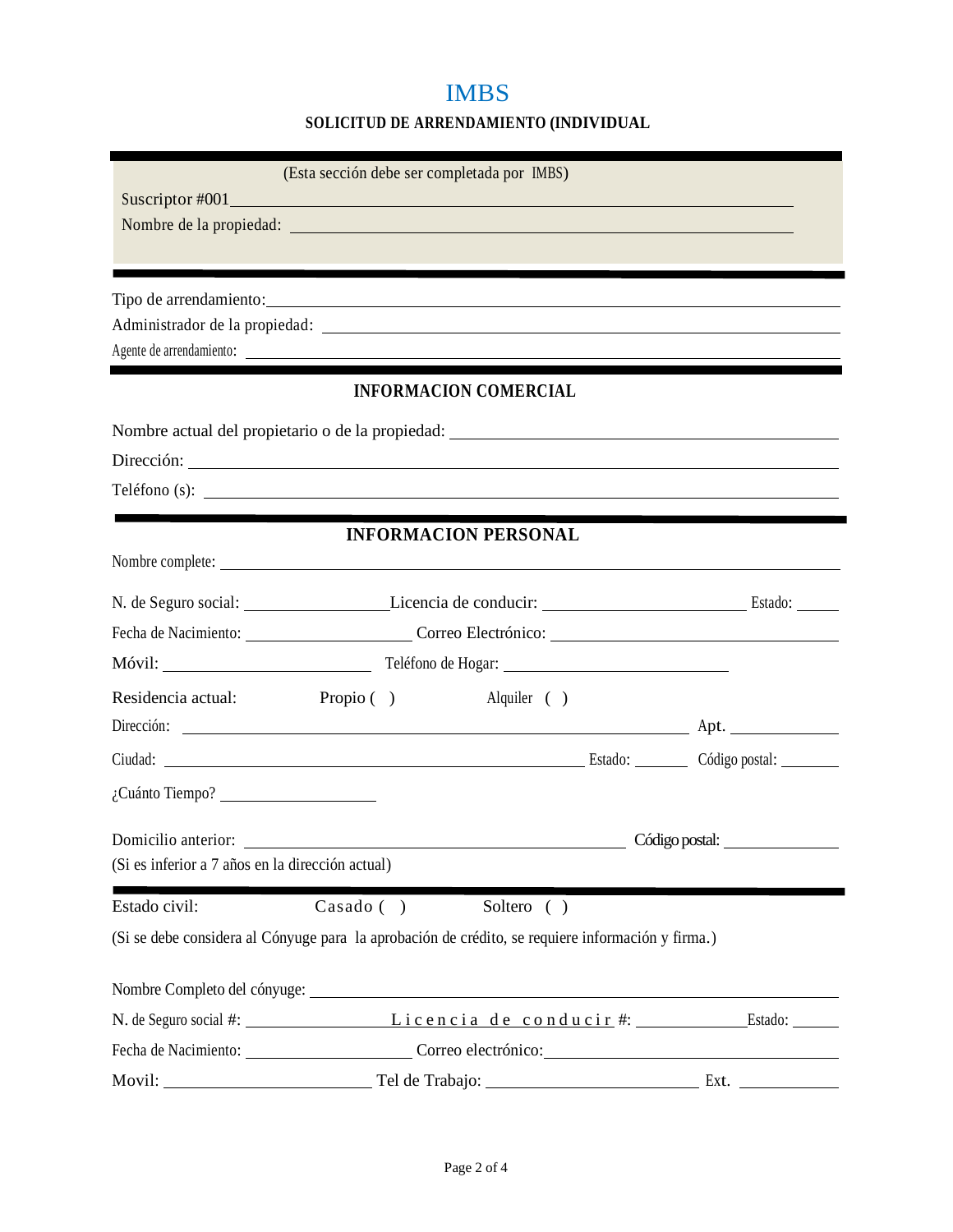#### **CUENTAS BANCARIAS**

| Nombre en la cuenta | Nombre del banco, Ciudad, Estado, C.P. | Tipo de cuenta | Telefono |
|---------------------|----------------------------------------|----------------|----------|
|                     |                                        |                |          |
|                     |                                        |                |          |

#### **INFORMACION DE CREDITO**

| Nombre en la cuenta | Nombre del acreedor, ciudad, Estado, c.p.   Tipo de cuenta | Telefono |
|---------------------|------------------------------------------------------------|----------|
|                     |                                                            |          |
|                     |                                                            |          |

#### **INFORMACION DE EMPLEO**

| Empleador                    | Direccion comercial | Telefono |
|------------------------------|---------------------|----------|
|                              |                     |          |
| <b>Ingresos Anuales:</b>     |                     |          |
| Empleador conyuge            | Direccion comercial | Telefono |
|                              |                     |          |
| Ingresos Anuales del Coyuge: |                     |          |

#### INFORMACION FINANCIERA

| Pasivos                             | Activos<br>de              |
|-------------------------------------|----------------------------|
| Efectivo:                           | Hipoteca a pagar:          |
| Inmobiliaria:                       | Automoviles:               |
| Automoviles:                        | Tarjetas de credito:       |
| Fondos de Jubilacion:               | Cantidada de otros pasivos |
| Valores:                            |                            |
| Cantidad de otros activos           |                            |
|                                     |                            |
|                                     |                            |
| Activos totales:                    | Responsabilidades totales: |
| Valor Neto (activos menos pasivos): |                            |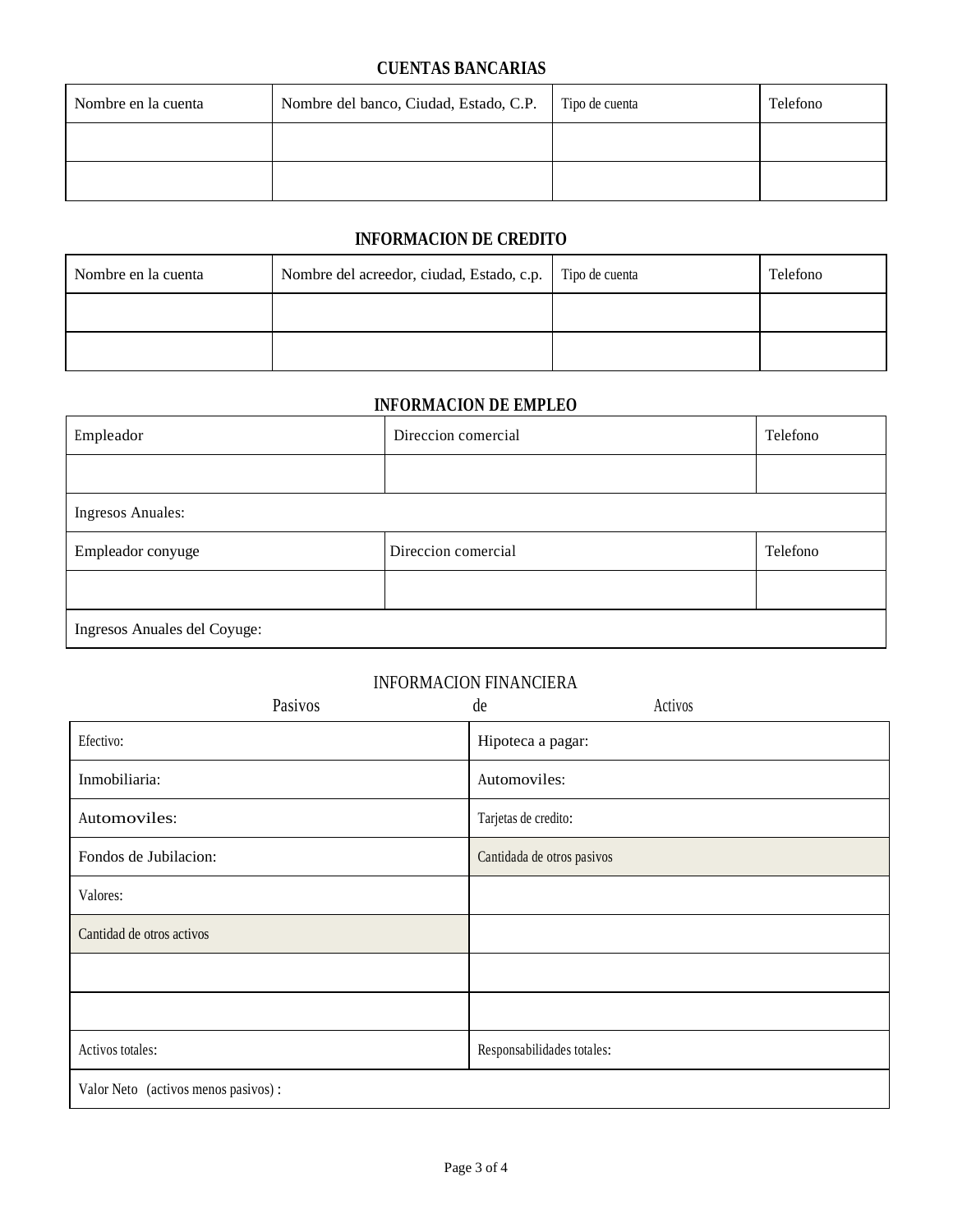

Estos estados financieros y los horarios de apoyo que se le envían (como propietario y/o representante del arrendador) con el fin de obtener información de crédito verdadera, completos y correctos de mi condición financiera a partir de la fecha indicada. Entiendo que la información es confidencial y correcta en caso de que fuera incorrecta la información proporcionada es un delito penal bajo las leyes federales y se castigan con una multa y /o prisión.

Al Escribir o firmar su Nombre en este documento usted Certifica que es usted la persona cuyo nombre se encuentra en esta solicitud.

| (primara)                |        |  |
|--------------------------|--------|--|
|                          |        |  |
| Firma:                   |        |  |
|                          |        |  |
| Firma:                   | Fecha: |  |
| (Cónyuge) requerida para |        |  |

la aprobación de crédito.

El Estado de Texas, Condado de **DALLAS**

Before me**, Janeth B. Luna** , a notary public, on this day personally appeared by the person whose name is subscribed to the foregoing instrument and acknowledged to me that he executed the same for the purposes and consideration therein expressed.

Given under my hand and seal of office this \_\_\_\_\_\_\_day of \_\_\_\_\_\_\_\_\_\_\_\_\_\_\_\_\_\_\_\_\_\_ 2020.

Notary Public Signature

Notary Public Printed or Typed Name

\_\_\_\_\_\_\_\_\_\_\_\_\_\_\_\_\_\_\_\_\_\_\_\_\_\_\_\_\_\_\_\_\_\_

\_\_\_\_\_\_\_\_\_\_\_\_\_\_\_\_\_\_\_\_\_\_\_\_\_\_\_\_\_\_\_\_\_\_

My commission expires: \_\_\_\_\_\_\_\_\_\_\_\_ \_\_\_\_\_\_\_\_\_\_\_\_\_\_\_\_\_\_\_\_\_\_\_\_\_\_\_\_\_\_\_\_\_\_\_\_\_\_\_\_\_.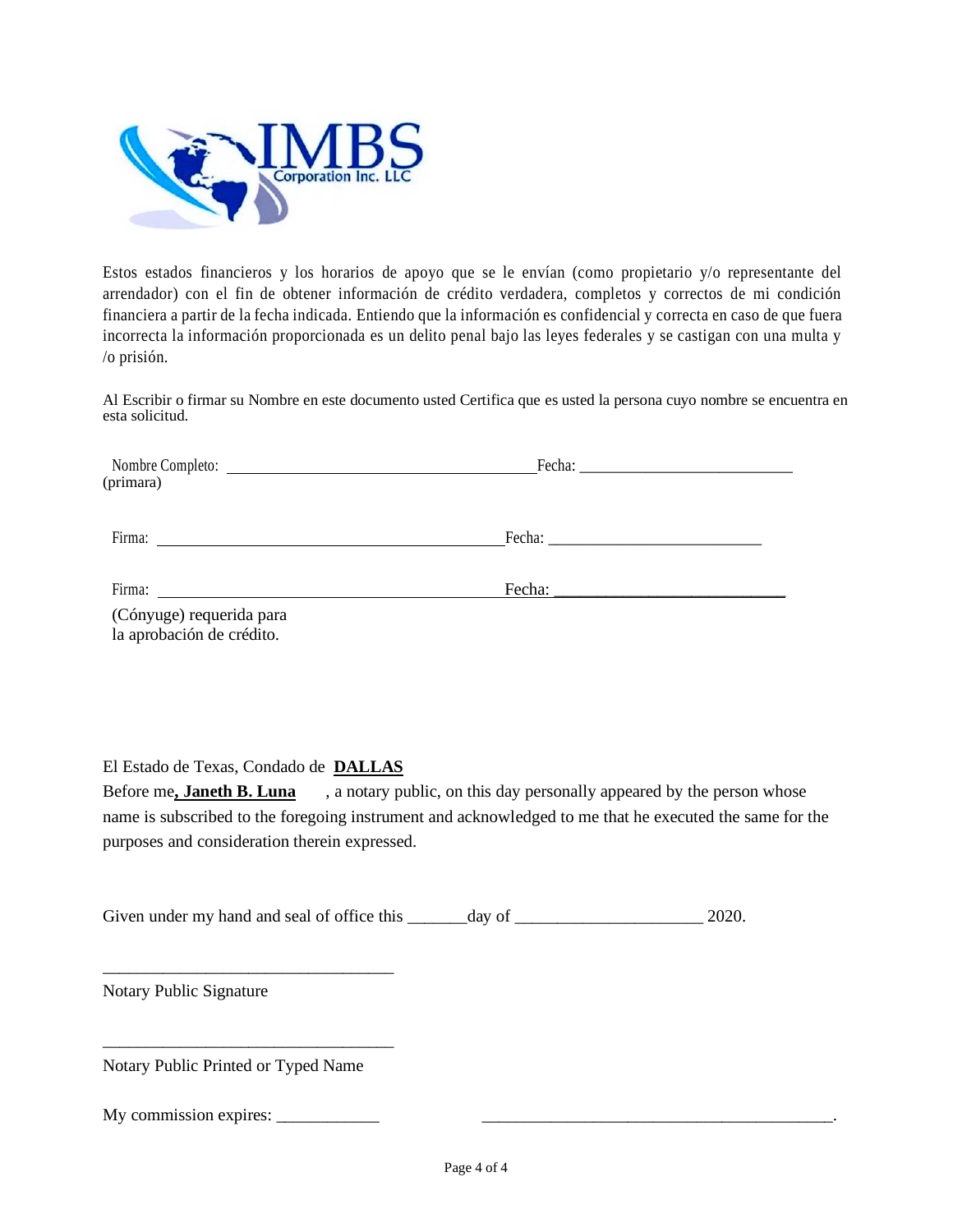

#### **Política de privacidad sobre información personal**

**Estamos dedicados a proteger** la privacidad de su información. Esto incluye tu Social Seguridad u otros números de identificación del gobierno. Nuestra política de privacidad es para ayudarlo a asegurarle que su información se mantiene segura. Seguimos todas las leyes federales y estatales con respecto a protección de su información personal.

**Cómo se recopila la información**. Proporcionará parte de su información personal (como su número de seguro social u otros números de identificación del gobierno) en el momento en que solicite el alquiler con nosotros. Esta información estará en el formulario de solicitud de arrendamiento u otros documentos que nos proporcione en papel o electrónicamente.

**Cómo y cuándo se usa la información**. Podemos usar esta información en el proceso de verificación declaraciones hechas en su solicitud de arrendamiento, como su alquiler, crédito y empleo historia. Podemos usar la información al revisar cualquier renovación de arrendamiento. También podemos usarlo para ayudarnos a obtener el pago de usted por cualquier dinero que pueda deber en el futuro.

**Cómo se protege la información** y quién tiene acceso. Solo personas autorizadas tienen acceso a su Seguridad Social u otros números de identificación gubernamentales. Guardamos todos los documentos que contiene esta información en un área segura, accesible solo por personas autorizadas.

**Nosotros limitamos** acceso a versiones electrónicas de la información solo a personas autorizadas. Cómo se elimina la información. Después de que ya no necesitemos su Seguro Social u otro número de identificación gubernamentales, almacenaremos o destruiremos la información de una manera eso asegura que ninguna persona no autorizada tendrá acceso a él. Nuestro método de eliminación puede incluir la destrucción física o la destrucción de documentos en papel o archivos electrónicos que contengan dicha información.

Gracias, IMBS PRESIDENTE.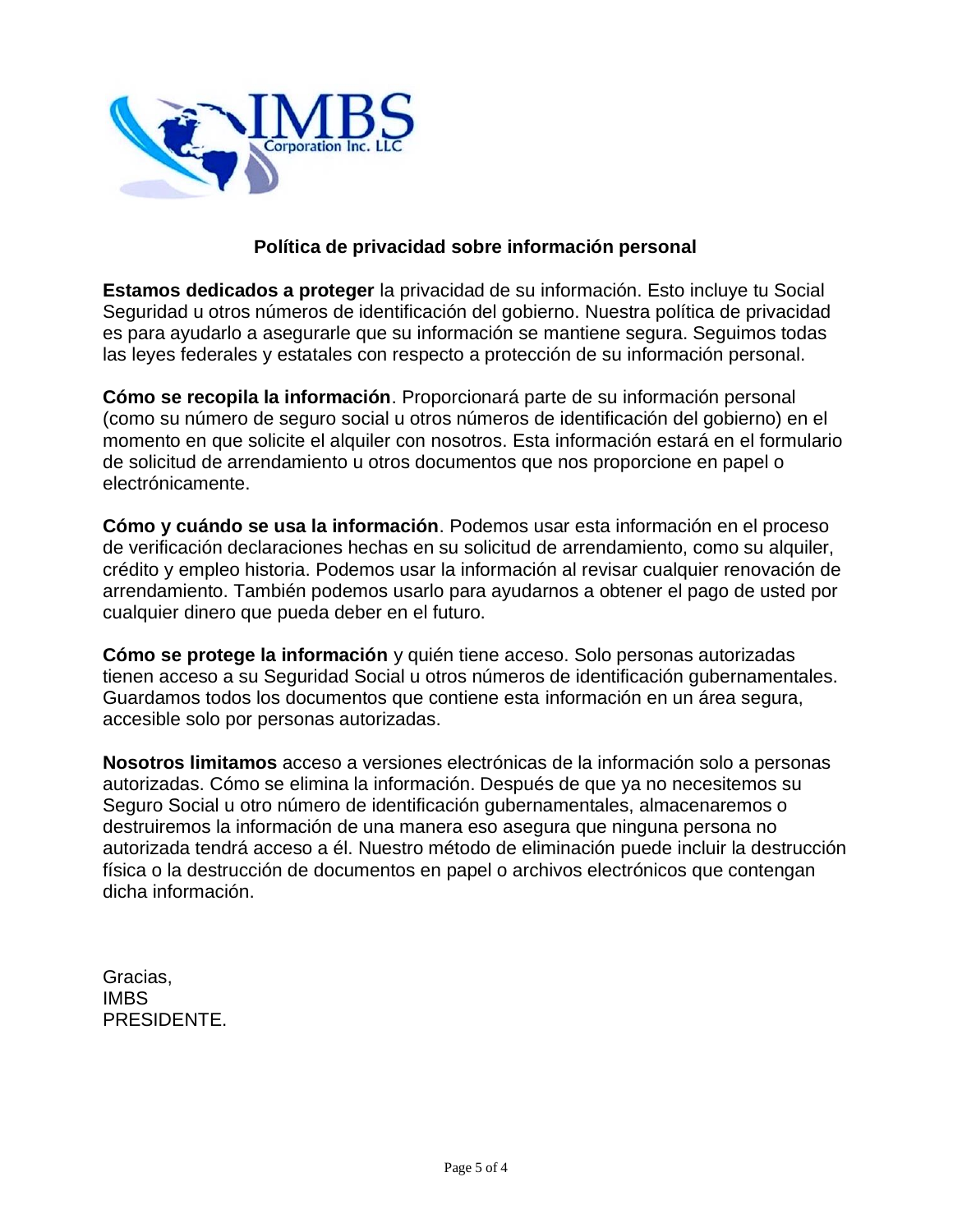# IMBS

APPLICATION FOR LEASE (INDIVIDUAL)

|                                           | (This section to be completed by IMBS)                                                                                                                                                                                         |           |
|-------------------------------------------|--------------------------------------------------------------------------------------------------------------------------------------------------------------------------------------------------------------------------------|-----------|
|                                           | Subscriber #001                                                                                                                                                                                                                |           |
|                                           |                                                                                                                                                                                                                                |           |
|                                           | Type of Lease:                                                                                                                                                                                                                 |           |
|                                           |                                                                                                                                                                                                                                |           |
|                                           |                                                                                                                                                                                                                                |           |
|                                           | <b>BUSINESS INFORMATION</b>                                                                                                                                                                                                    |           |
|                                           |                                                                                                                                                                                                                                |           |
|                                           |                                                                                                                                                                                                                                |           |
|                                           |                                                                                                                                                                                                                                |           |
|                                           |                                                                                                                                                                                                                                |           |
|                                           | PERSONAL INFORMATION                                                                                                                                                                                                           |           |
|                                           |                                                                                                                                                                                                                                |           |
|                                           |                                                                                                                                                                                                                                |           |
|                                           | Mobile: Mobile: Mobile: Mobile: Mobile: Mobile: Mobile: Mobile: Mobile: Mobile: Mobile: Mobile: Mobile: Mobile: Mobile: Mobile: Mobile: Mobile: Mobile: Mobile: Mobile: Mobile: Mobile: Mobile: Mobile: Mobile: Mobile: Mobile |           |
| <b>Current Residence:</b>                 | $\text{Own}$ ( )<br>Rent $( )$                                                                                                                                                                                                 |           |
|                                           |                                                                                                                                                                                                                                |           |
|                                           |                                                                                                                                                                                                                                |           |
|                                           |                                                                                                                                                                                                                                |           |
| Previous Home Address:                    |                                                                                                                                                                                                                                | Zip Code: |
| (If less than 7 years at current address) |                                                                                                                                                                                                                                |           |
| Marital Status:                           | Married ()<br>Unmarried ()                                                                                                                                                                                                     |           |
|                                           | (If spouse is to be considered for credit approval, information and signature is required.)                                                                                                                                    |           |
|                                           |                                                                                                                                                                                                                                |           |
|                                           |                                                                                                                                                                                                                                |           |
|                                           |                                                                                                                                                                                                                                |           |
|                                           |                                                                                                                                                                                                                                |           |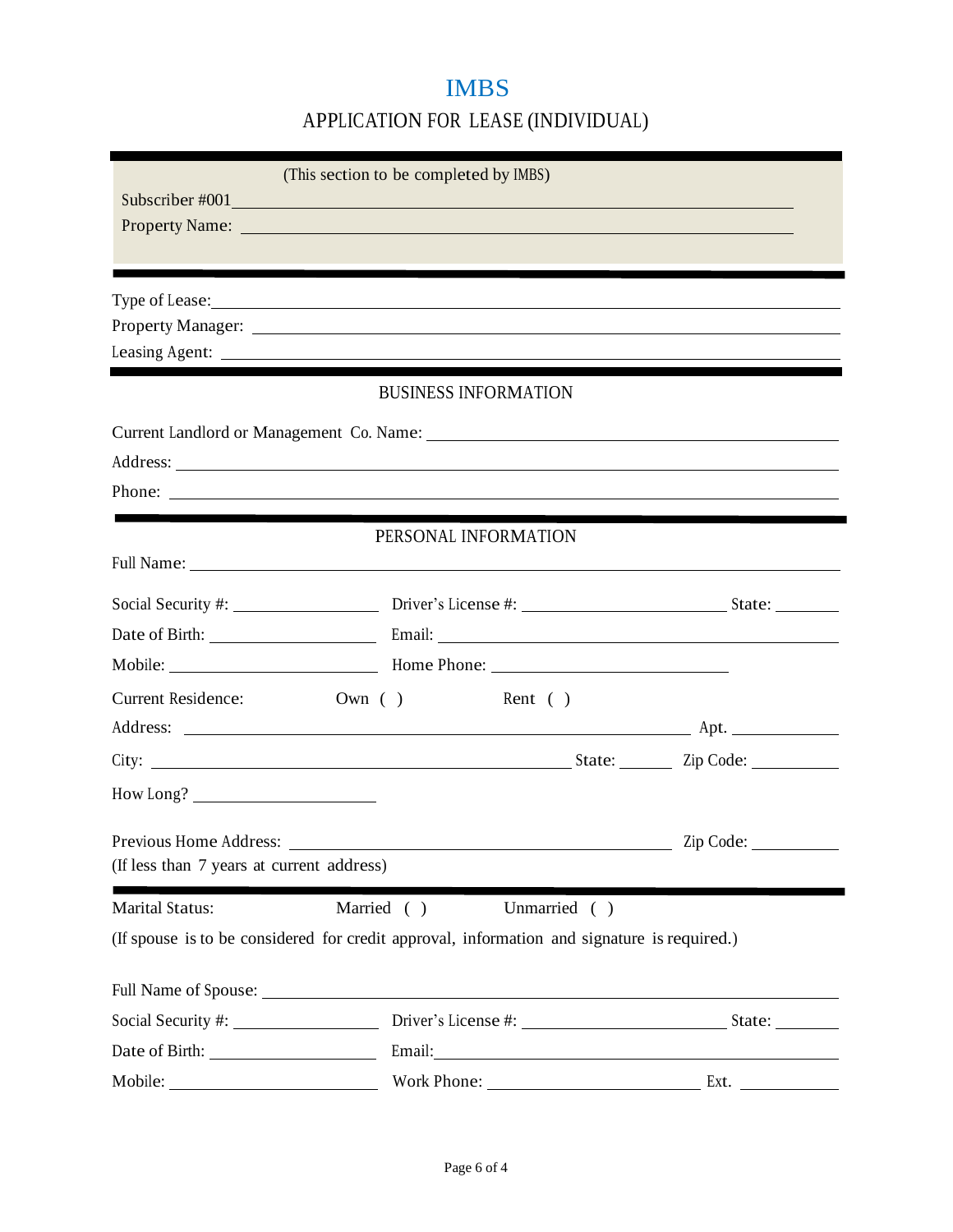#### BANK ACCOUNTS

| Name on Account | Name of Bank, City, State, Zip Code | Account Type & Number | Phone |
|-----------------|-------------------------------------|-----------------------|-------|
|                 |                                     |                       |       |
|                 |                                     |                       |       |

#### CREDIT INFORMATION

| Name on Account | Name of Creditor, City, State, Zip Code | Account Type & Number | Phone |
|-----------------|-----------------------------------------|-----------------------|-------|
|                 |                                         |                       |       |
|                 |                                         |                       |       |

## EMPLOYMENT INFORMATION

| Employer              | <b>Business Address</b> | Phone |
|-----------------------|-------------------------|-------|
|                       |                         |       |
| Annual Income:        |                         |       |
| Spouse Employer       | <b>Business Address</b> | Phone |
|                       |                         |       |
| Spouse Annual Income: |                         |       |

### FINANCIAL INFORMATION

| <b>ASSETS</b>                         | <b>LIABILITIES</b>                        |
|---------------------------------------|-------------------------------------------|
| Cash:                                 | Mortgage Payable:                         |
| Real Estate:                          | Automobile(s):                            |
| Automobile(s):                        | Credit Cards:                             |
| Retirement Funds:                     | <b>OTHER LIABILITIES</b><br><b>AMOUNT</b> |
| Securities:                           |                                           |
| <b>OTHER ASSETS</b><br><b>AMOUNT</b>  |                                           |
|                                       |                                           |
|                                       |                                           |
| TOTAL ASSETS:                         | TOTAL LIABILITIES:                        |
| NET WORTH (ASSETS MINUS LIABILITIES): |                                           |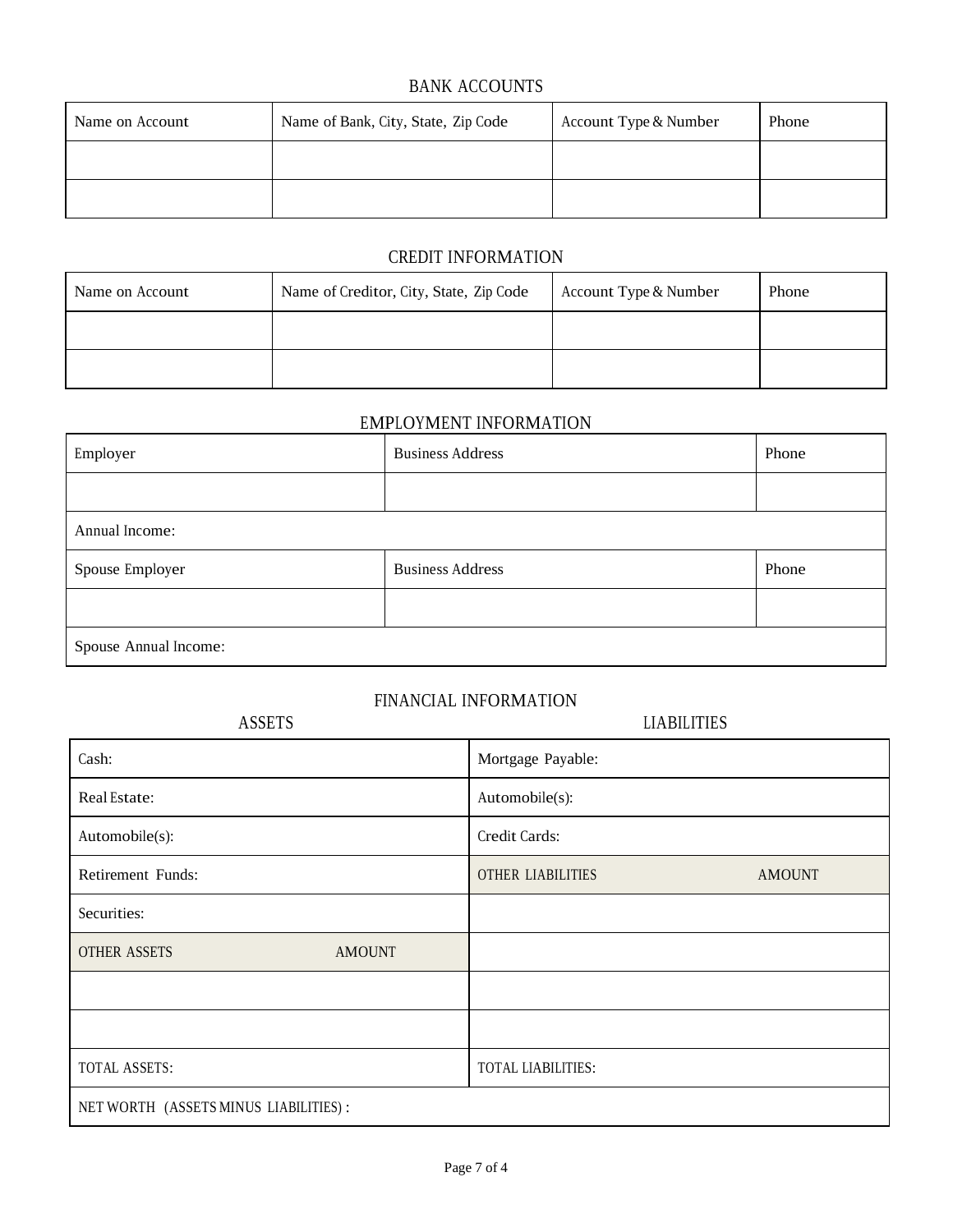

This financial statement and supporting schedules which are submitted to you (as landlord and/or landlord's representatives) for the purpose of obtaining credit information present are true, complete and correct statements of my financial condition as of the date shown. <sup>I</sup> understand that misrepresenting information on this statement is a criminal offense under federal laws punishable by a fine and/or imprisonment. This statement shall have the same force and effect as if delivered as an original statement of my financial condition. At the time further information is needed, you are authorized to contact any appropriate third parties for the purpose of verifying any stated information herein or at any time furnished by me (as tenant) to you (as landlord and/or landlord's representatives) and obtaining credit information and criminal background history at any time from any of my creditors and/or credit reporting agencies. This application and financial statement and any other information furnished to you shall be your property.

By typing or signing your name(s) in the signature box(es) below, you certify that you are the person(s) whose name(s) are listed in this application.

| (Primary)                                                                        |                                                                                                                      |
|----------------------------------------------------------------------------------|----------------------------------------------------------------------------------------------------------------------|
|                                                                                  |                                                                                                                      |
| (Spouse) required for credit approval                                            |                                                                                                                      |
|                                                                                  |                                                                                                                      |
|                                                                                  |                                                                                                                      |
| The State of Texas, County of ________________                                   |                                                                                                                      |
|                                                                                  |                                                                                                                      |
|                                                                                  | person whose name is subscribed to the foregoing instrument and acknowledged to me that he executed the same for the |
| purposes and consideration therein expressed.                                    |                                                                                                                      |
|                                                                                  |                                                                                                                      |
| Given under my hand and seal of office this _______ day of _____________________ | 2020.                                                                                                                |
|                                                                                  |                                                                                                                      |
| Notary Public Signature                                                          |                                                                                                                      |
|                                                                                  |                                                                                                                      |
| Notary Public Printed or Typed Name                                              |                                                                                                                      |
|                                                                                  |                                                                                                                      |